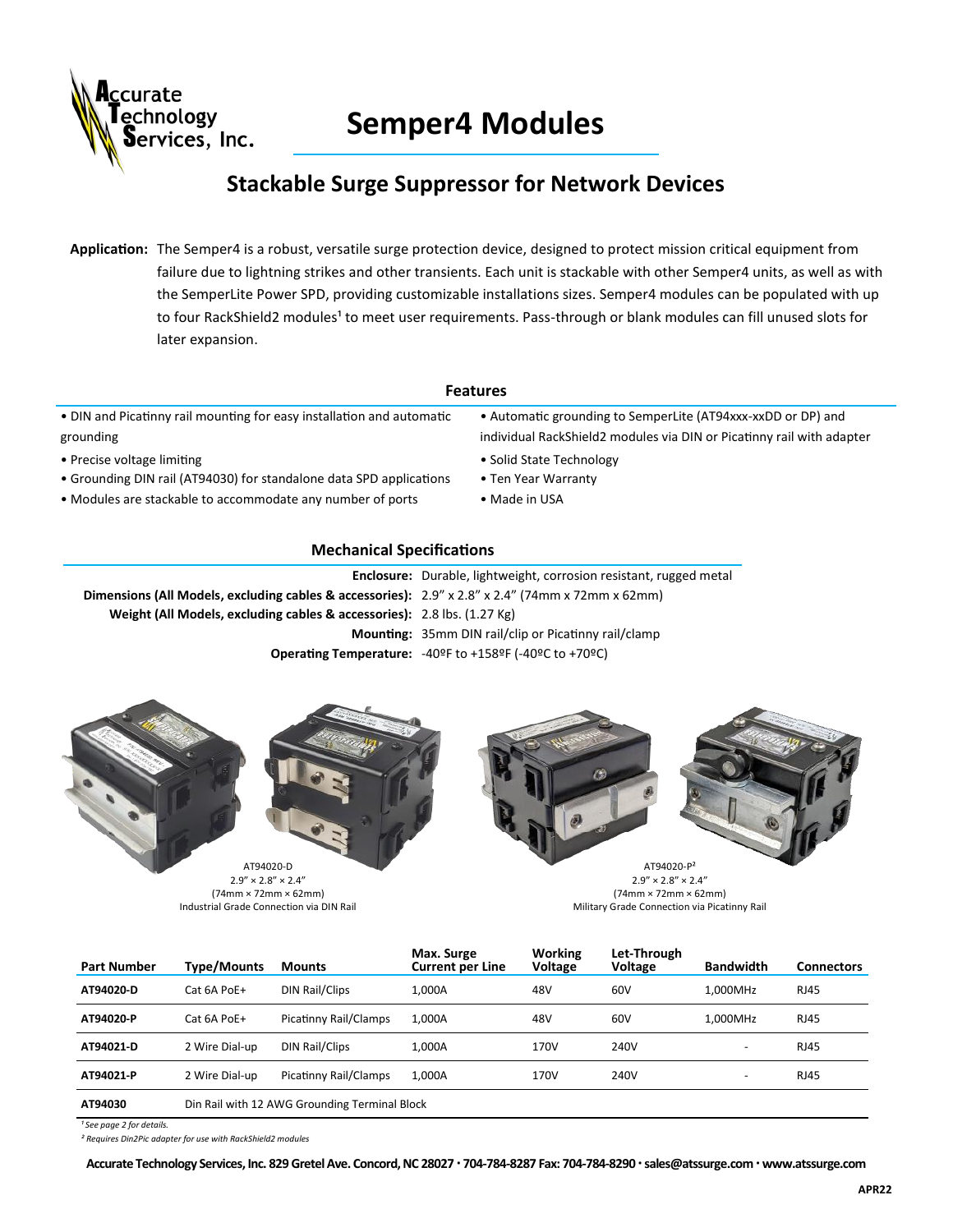# **Semper4 Options**

Semper4 devices can be customized with a combination of four different modules. Picatinny and DIN rail mounts can also be provided for attaching and sharing ground between additional ATS surge products. To specify the type of SemperLite you'd like to order, choose the features using the option codes below.

The example below shows how to create a part number for a Semper4 with four unshielded modules: Two Cat 6A PoE, one PassThru, and one T1 module, with Picatinny rail mounts.

# <u> 194500 -9 9 0 2 - P</u>

| <b>Series</b>                          | <b>Module 1</b>                                                                                                                                                                     | <b>Module 2</b>                                                                                                                                                                     | Module 3                                                                                                                                                                            | Module 4                                                                                                                                                                           | <b>Mounts</b>                                              | <b>Shielding</b>                               |
|----------------------------------------|-------------------------------------------------------------------------------------------------------------------------------------------------------------------------------------|-------------------------------------------------------------------------------------------------------------------------------------------------------------------------------------|-------------------------------------------------------------------------------------------------------------------------------------------------------------------------------------|------------------------------------------------------------------------------------------------------------------------------------------------------------------------------------|------------------------------------------------------------|------------------------------------------------|
| All Styles from the<br>Semper4 Series. | $0 = PassThru$<br>$1 = 10/100$ BaseT<br>$2 = T1$<br>$3 = 2WriteDialUp$<br>$4 = \text{CatSPoE}$<br>$5 = Cat 6A$<br>$6 = RS232$<br>$7 = RS422$<br>$8 = 4W$ DialUp<br>$9 = Cat 6A POE$ | $0 =$ PassThru<br>$1 = 10/100$ BaseT<br>$2 = T1$<br>$3 = 2WriteDialUp$<br>$4 = \text{CatSPoE}$<br>$5 = Cat 6A$<br>$6 = RS232$<br>$7 = RS422$<br>$8 = 4W$ DialUp<br>$9 = Cat 6A PoE$ | $0 =$ PassThru<br>$1 = 10/100$ BaseT<br>$2 = T1$<br>$3 = 2WriteDialUp$<br>$4 = \text{CatSPoE}$<br>$5 = Cat 6A$<br>$6 = RS232$<br>$7 = RS422$<br>$8 = 4W$ DialUp<br>$9 = Cat 6A POE$ | $0 = PassThru$<br>$1 = 10/100$ BaseT<br>$2 = T1$<br>$3 = 2WireDialUp$<br>$4 = \text{CatSPoE}$<br>$5 = Cat 6A$<br>$6 = RS232$<br>$7 = RS422$<br>$8 = 4W$ DialUp<br>$9 = Cat 6A POE$ | $D = DIN$ rail and clips<br>$P = Picatinny$ rail and clamp | $U = Unshielded$<br>$S = All$ modules shielded |

Multiple Semper4 devices can be daisy chained, sharing ground across all attached devices, to provide flexible installation sizes to fit all surge protection applications.



### **Compatible RackShield2 Modules**

| <b>Part Number</b> | Semper4 Unit*    | Type           | <b>Maximum Surge</b><br>current per line | Working<br><b>Voltage</b> | Let-through<br>Voltage | <b>Bandwidth</b> | <b>Connectors</b> |
|--------------------|------------------|----------------|------------------------------------------|---------------------------|------------------------|------------------|-------------------|
| AT25001            | AT94020-10/100   | 10/100 BaseT   | 1.000A                                   | 5V                        | 10V                    | 155MHz           | <b>RJ45</b>       |
| AT25002            | AT94020-T1       | T <sub>1</sub> | 1.000A                                   | 12V                       | <b>27V</b>             | 55MHz            | <b>RJ48C</b>      |
| AT25003            | AT94020-PassThru | Pass Thru      |                                          |                           |                        |                  | <b>RJ45</b>       |
| AT25005            | AT94020-Cat5     | Cat 5 PoE      | 1.000A                                   | 48V                       | 60V                    | 155MHz           | <b>RJ45</b>       |
| AT25006            | AT94020-GbE      | 10/100/1000 BT | 1.000A                                   | 5V                        | 10 <sub>V</sub>        | 1.000MHz         | <b>RJ45</b>       |
| AT25008            | AT94020-RS232    | <b>RS232</b>   | 1.000A                                   | 12V                       | 27 <sub>V</sub>        | 10MHz            | <b>RJ45</b>       |
| AT25009            | AT94020-RS422    | <b>RS422</b>   | 1.000A                                   | 5V                        | 10V                    | 15MHz            | <b>RJ45</b>       |
| AT25010            | AT94021-4WDU     | 4 Wire Dial-up | 1.000A                                   | 170V                      | 240V                   |                  | <b>RJ45</b>       |
| AT25012            | AT94020          | Cat 6A PoE     | 1,000A                                   | 48V                       | 60V                    | 1,000MHz         | <b>RJ45</b>       |
| AT25015            | AT94021-2WDU     | 2 Wire Dial-up | 1,000A                                   | 170V                      | 240V                   |                  | <b>RJ45</b>       |

*\*Each Semper4 unit contains 4x ports of a single connector type*

*†Please see Page 2 for individual module information.*

Accurate Technology Services, Inc. 829 Gretel Ave. Concord, NC 28027 · 704-784-8287 Fax: 704-784-8290 · sales@atssurge.com · www.atssurge.com